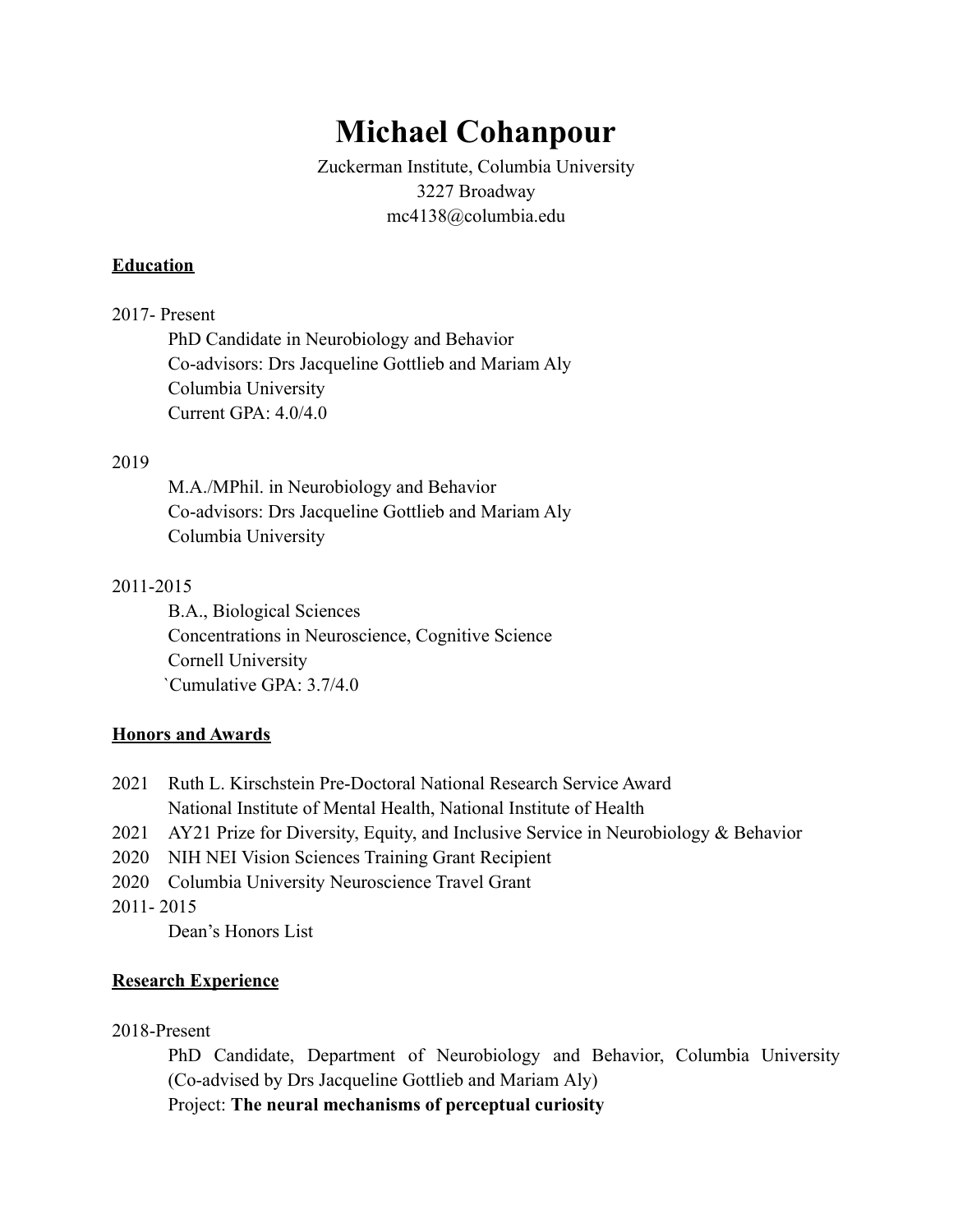#### 2015-2017

Research Technician, Department of Neurobiology and Behavior, Columbia University (Advised by Dr. Jacqueline Gottlieb)

Project: **Neural correlates of reward-based information-seeking in non-human primates**

#### 2011-2015

Research Assistant, Department of Biological Sciences, Cornell University (Advised by Dr. Christiane Linster) Project: **The role of serotoninergic neuromodulation in the olfactory bulb and behavior**

## **Teaching Experience**

- 2014 Teaching Assistant, Department of Neuroscience, Cornell University Introduction to Neuroscience (Professor: Dr. Joseph Fetcho)
- 2014 Teaching Assistant, Department of Evolutionary Biology, Cornell University Applied Population Ecology (Professor: Dr. Evan Cooch)

## **Publications**

Taghizadeh, B., Karimimehr, S., Foley, N.C., Cohanpour, M., Semework, M., Sheth, S.A., Lashgari, R., Gottlieb, J. Reward uncertainty asymmetrically affects information transmission within monkey frontoparietal network. *Communications Biology*. 3 (1), 1-11. (2020)

Gottlieb, J., Cohanpour, M., Li, Y., Singletary, N., Zabeh, E. Curiosity, information demand, and attentional priority. *Current Opinion in Behavioral Sciences*. 35, 83-91 (2020).

Foley, N.C., Cohanpour, M., Semework, M., Sheth, S.A., Gottlieb, J. Population coding of reward prediction errors through opponent organization in the frontoparietal network. *Nature Communications (in review)* 2020.

## **Presentations and Invited Talks**

**Cohanpour, M**., Aly, M., Gottlieb, J. Towards a Mechanistic Account of Perceptual Curiosity. Poster presented at Cognitive Neuroscience Society (CNS) Annual Conference. (2021)

**Cohanpour, M**., Aly, M., Gottlieb, J. Perceptual Curiosity. Talk given at Psychology Department Graduate Student Open House Symposium. (2020).